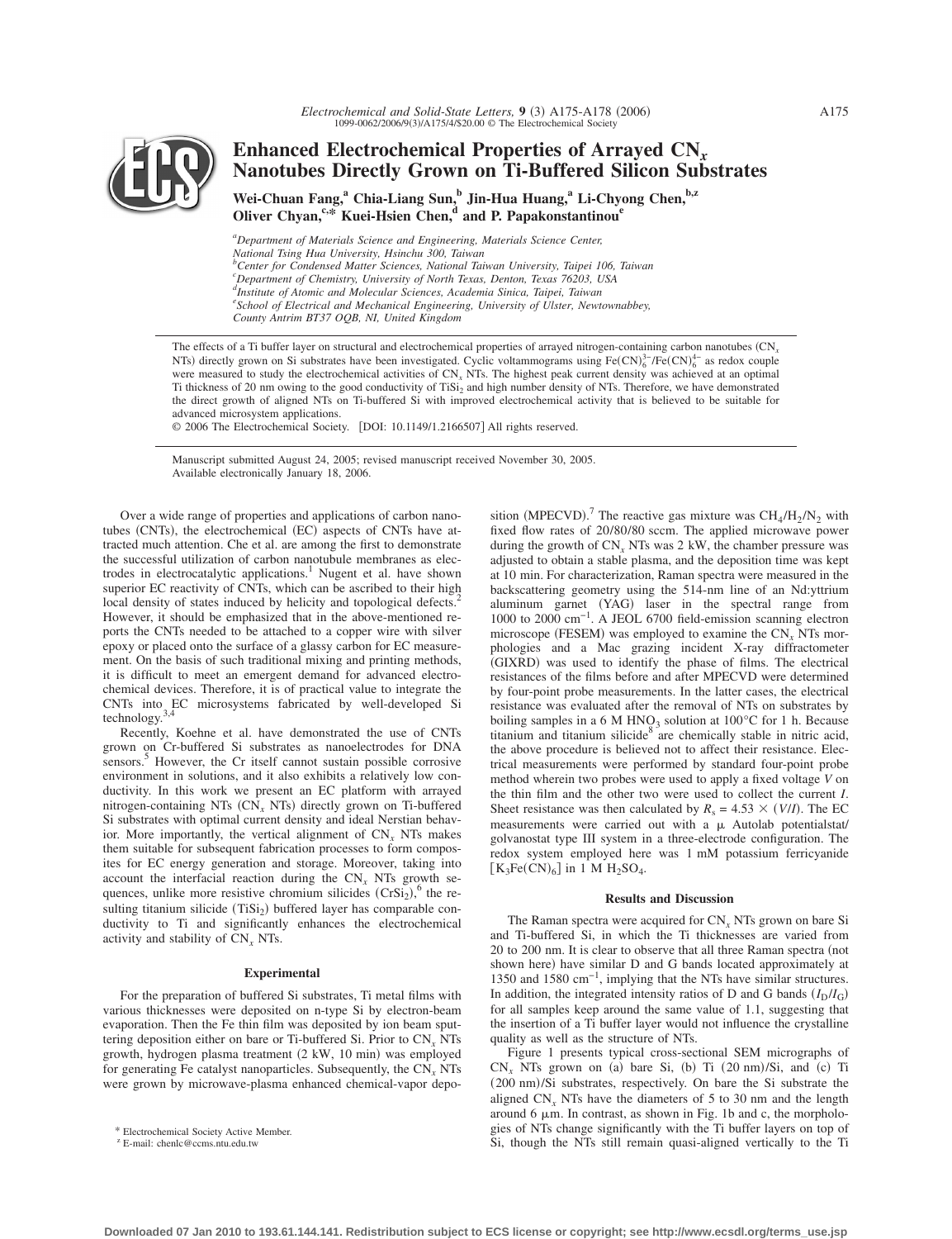

**Figure 1.** Cross-sectional SEM images of  $CN_x$  NTs on (a) bare Si, (b) Ti (20 nm)/Si, and (c) Ti (200 nm)/Si substrates. The insets are plan-view SEM images of the catalyst layer after a H<sub>2</sub> plasma treatment.

films. It is found that on 20-nm-thick Ti film the NTs length becomes shorter but on the thicker 200-nm Ti the NTs exhibit two distinct lengths, extremely long or short. In order to interpret this morphology evolution, we further take the top-view SEM images of Fe catalysts which are obtained after  $H_2$ -plasma treatment but before MPECVD. As illustrated in inset of Fig. 1c, it is obvious that the surface is covered predominantly by big  $(-100 \text{ nm})$  and



Figure 2. XRD patterns of (a) as-deposited Ti (200 nm)/Si and reaction layers of (b) Ti  $(20 \text{ nm})/Si$ , (c) Ti  $(50 \text{ nm})/Si$ , and (d) Ti  $(200 \text{ nm})/Si$  after MPECVD process.

irregular-shaped islands which are much different from the small  $(< 10$  nm) and circular ones typically found in Fig. 1a and b. The inhomogenous morphology of NTs can be attributed to the reaction of Ti and Fe during hydrogen plasma treatment that is able to form alloys<sup>9</sup> and thus affect the subsequent NTs growth.

Grazing incident X-ray diffraction (GIXRD) measurements of Ti-buffered Si before and after MPECVD were employed here in order to study the reactions among Ti, Si, and  $CN_x$  NTs. As displayed in Fig. 2a, there are three major peaks at 38, 40, and 53° for the as-deposited 200-nm-thick polycrystalline Ti film (JCPDS 05-0682). Surprisingly, all these Ti peaks disappear after MPECVD growth. With a very thin Ti layer (10 nm and data not shown here), nonstoichiometric silicides of  $Ti<sub>5</sub>Si<sub>4</sub>$  and  $Ti<sub>5</sub>Si<sub>3</sub>$  are formed. For the 20-nm-thick Ti case in Fig. 2b, the  $TiSi<sub>2</sub>$  phase is found to be generated (JCPDS 31-1405/10-0225), and it is worthwhile to mention that  $TiSi<sub>2</sub>$  is a widely used contact material because of its low resistivity and excellent chemical stability. In Fig. 2c and d, the  $TiSi<sub>2</sub>$ peaks become more obvious in thicker Ti films and the new peak at  $36^\circ$  is assigned to be (111) of TiC phase<sup>10,11</sup> (JCPDS 32-1383). Therefore, it suggests that the Ti film, acting as the current collector layer in EC measurements, would concurrently react with the bottom Si substrate as well as the top CNTs under the high-temperature MPECVD growth condition. On the other hand, the highly reductive hydrogen-plasma etching before MPECVD growth could effectively hinder  $TiO<sub>2</sub>$  formation.

The sheet resistances of the as-deposited Ti films and corresponding reaction layers formed after MPECVD are summarized in Fig. 3. For as-deposited Ti films, the apparent sheet resistances are ranged from 1,500 to 63 $(\Omega/\square)$ . In general, the sheet resistance of the Ti film decreases with its thickness. Figure 3 also shows the resistances of reaction layers, see the black bars, transformed from Ti films after MPECVD. The sheet resistances before and after MPECVD process remain the same for 50, 200 nm thick films. In the case of 20-nm-thick Ti, the change in sheet resistance after MPECVD process is still negligible, whereas in the case of 10-nm-thick Ti, the resistance of its reaction layer is apparently much higher than its counterpart before MPECVD. Presumably, the formation of a continuous  $\text{TiSi}_2^{12}$  layer in MPECVD cannot be achieved until the Ti thickness is over 20 nm. Once a continuous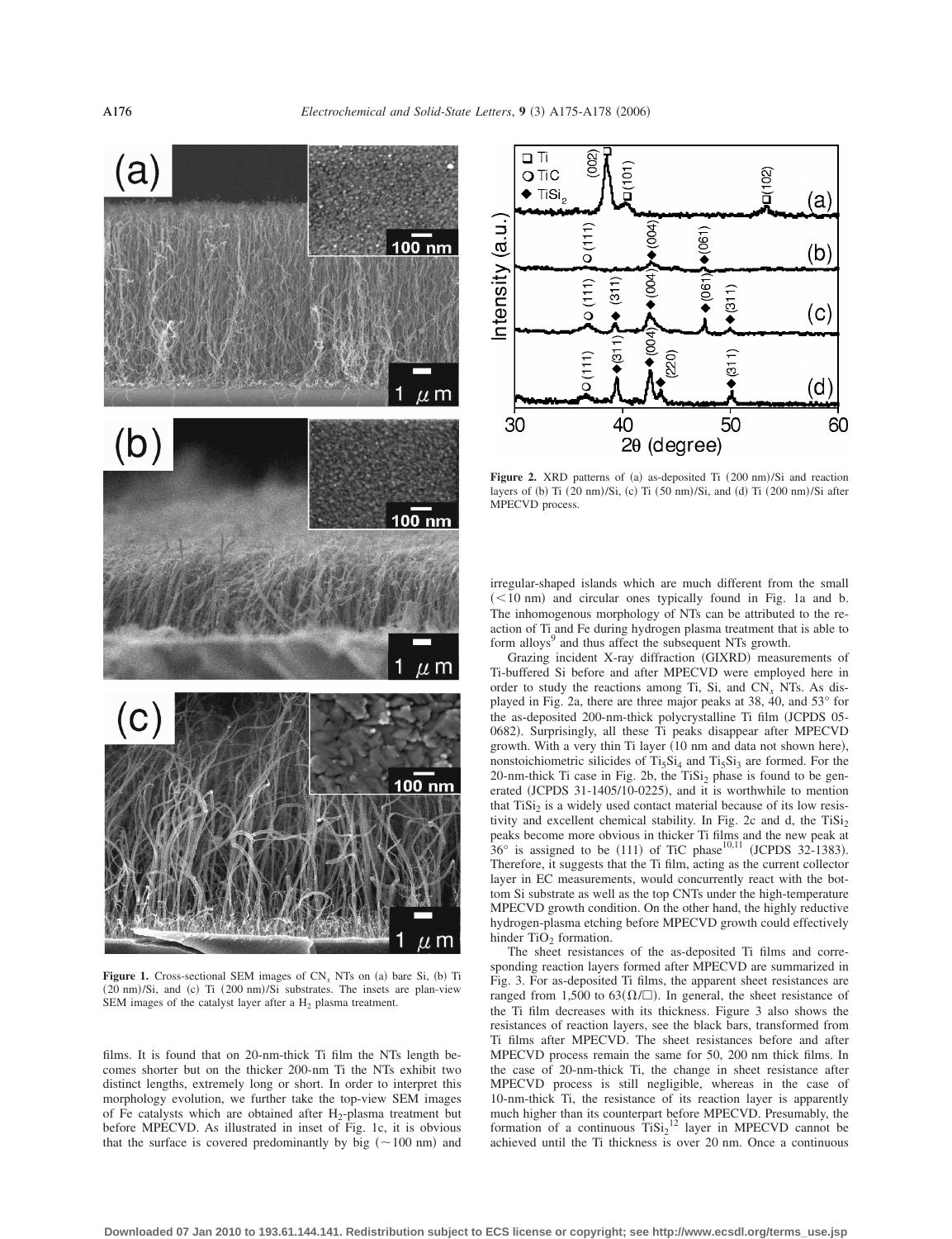

**Figure 3.** Sheet resistances as a function of Ti thickness before and after MPECVD process. The white bars are the resistances of Ti films and the black bars are those of the reaction layers after MPECVD.

layer of more conductive  $TiSi<sub>2</sub>$  is formed, the sheet resistances of this reacted layer could be comparable with that of metal Ti because of their similar resistivities.<sup>13</sup>

Figure 4a shows cyclic voltammograms  $(CVs)$  of  $CN_x NTs$  in the solution containing 1 M  $H_2SO_4/1$  mM  $K_3Fe(CN)_6$ . It is noted that the highest current density is attained in the 20-nm-thick Ti case for all CN*<sup>x</sup>* NTs directly grown on bare and Ti-coated Si. Despite the good conductivity of the  $TiSi<sub>2</sub>$  bottom current collector, it appears that other issues like the number density of NTs could also affect the EC activity. For thicker Ti samples, like 200 nm Ti in Fig. 1c, the less-dense and inhomogeneous morphology of CN*<sup>x</sup>* NTs could result in reducing the effective electroactive area. As shown in Fig. 4b, a linear relationship between peak current  $(I_{pc}/I_{pa})$  values and the root of scan rate  $(v^{1/2})$  was observed at various scan rates for all samples, indicative of the heterogeneous electron transfer reactions limited by semi-infinite linear diffusion of  $\text{Fe(CN)}_6^{3-}$  to the CN<sub>*x*</sub> NTs electrode surface. Figure 4c shows the relationship of the peak potential separation  $(\Delta E_p)$  and Ti thicknesses at a scanning rate of 5 mV/s. Following a similar trend as the resistances of reaction layers, the  $\Delta E_p$ is much reduced in 20-nm-thick Ti sample and remains constant of ca. 60 mV for thicker Ti-buffered films. It suggests that the resistivity of the underlying conducting layer determines the reversibility, i.e.,  $\Delta E_{\rm p}$ , of Fe(CN)<sup>3–</sup>/Fe(CN)<sup>4–</sup> electron transfer process on CN<sub>x</sub> NTs electrode surface when operated at the diffusion limited condition. Without any post-treatment, the improved  $\Delta E_p$  of 60 mV from  $CN_x$  NTs on Ti buffered Si is close to the ideal value of 59 mV,<sup>14</sup> indicating that the NTs exhibit nearly reversible EC characteristics. It is clear that our aligned NTs on Ti-buffered Si are capable of fast electron transfer reaction, and the result is comparable to previous report in which they used silver paint to attach NTs on a copper electrode.<sup>2</sup> It is also noted that the addition of the Ti buffer layer can efficiently improve the adhesion of  $CN<sub>x</sub> NTs$  with the Si substrate. The samples prepared as such remain mechanically intact and maintain stable EC performance.

## **Conclusions**

In summary, we have demonstrated the enhanced EC performance of arrayed NTs on Si substrates by optimizing the thickness of the Ti buffer layer. The improved EC characteristics include increased current density by seven times and the nearly ideal reversibility for NTs on 20-nm-thick Ti film. Based on the similar Raman spectra signature, we conclude that the addition of a Ti buffer layer



**Figure 4.** (a) Cyclic voltammograms of  $CN_x NTs$  at a scan rate of 100 mV/s in the solution comprising 1 M  $H_2SO_4$  and 1 mM potassium ferricyanide. (b) The relationship between the peak current density and the root of the scan rate for  $CN_x$  NTs grown on (1) Ti (20 nm)/Si, (2) Ti (200 nm)/Si substrates, and (3) bare Si.  $I_{pa}$  and  $I_{pc}$  are the anode and cathode peak current density, respectively. (c) The  $\Delta E_{\rm p}$  as a function of Ti thicknesses at 5 mV/s.

does not affect the structural quality of the NTs. The superior EC performance could be attributed to the high conductivity of  $TiSi<sub>2</sub>$ buffered layers as well as the high number density of NTs. There